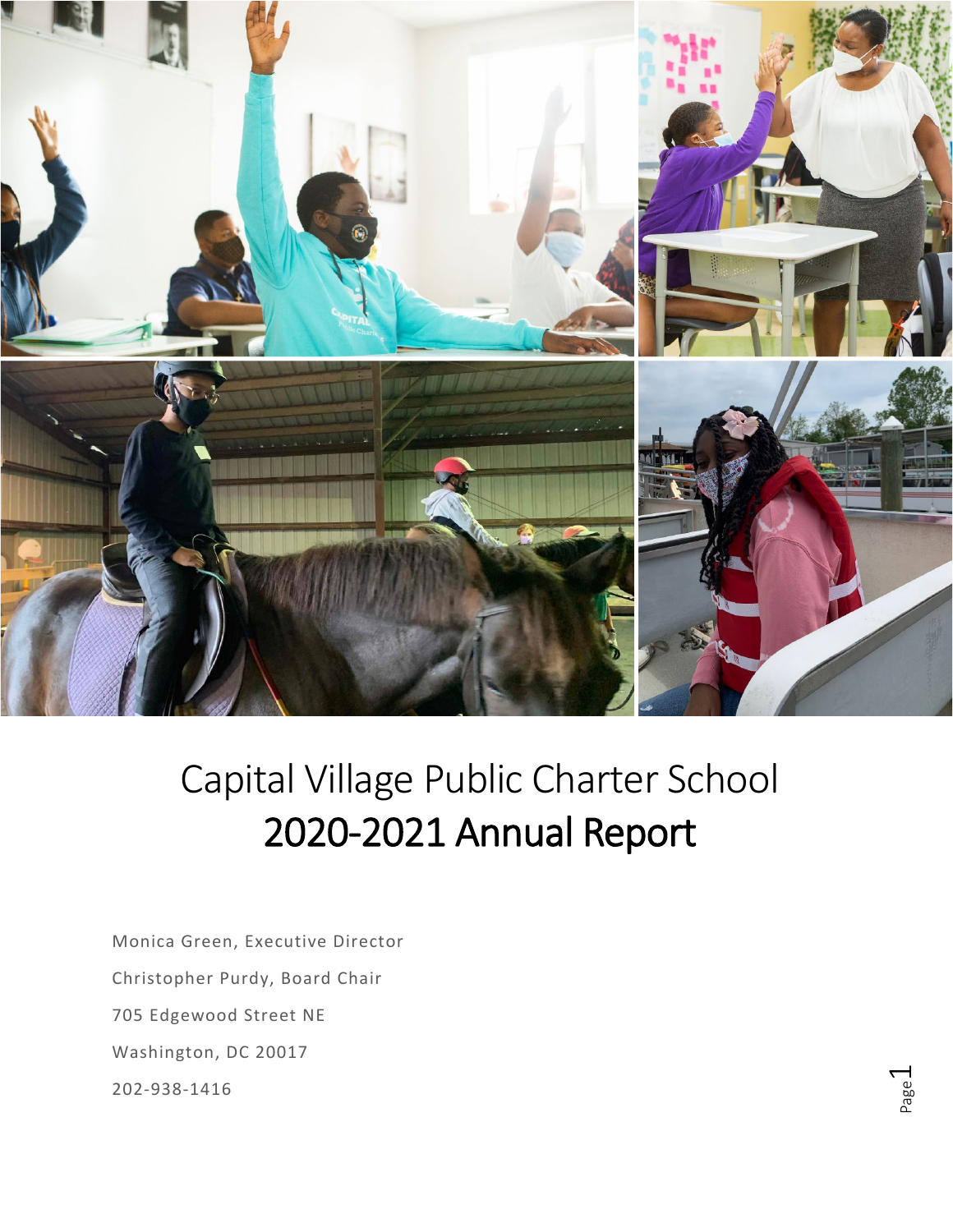# Table of Contents

 $PageQ$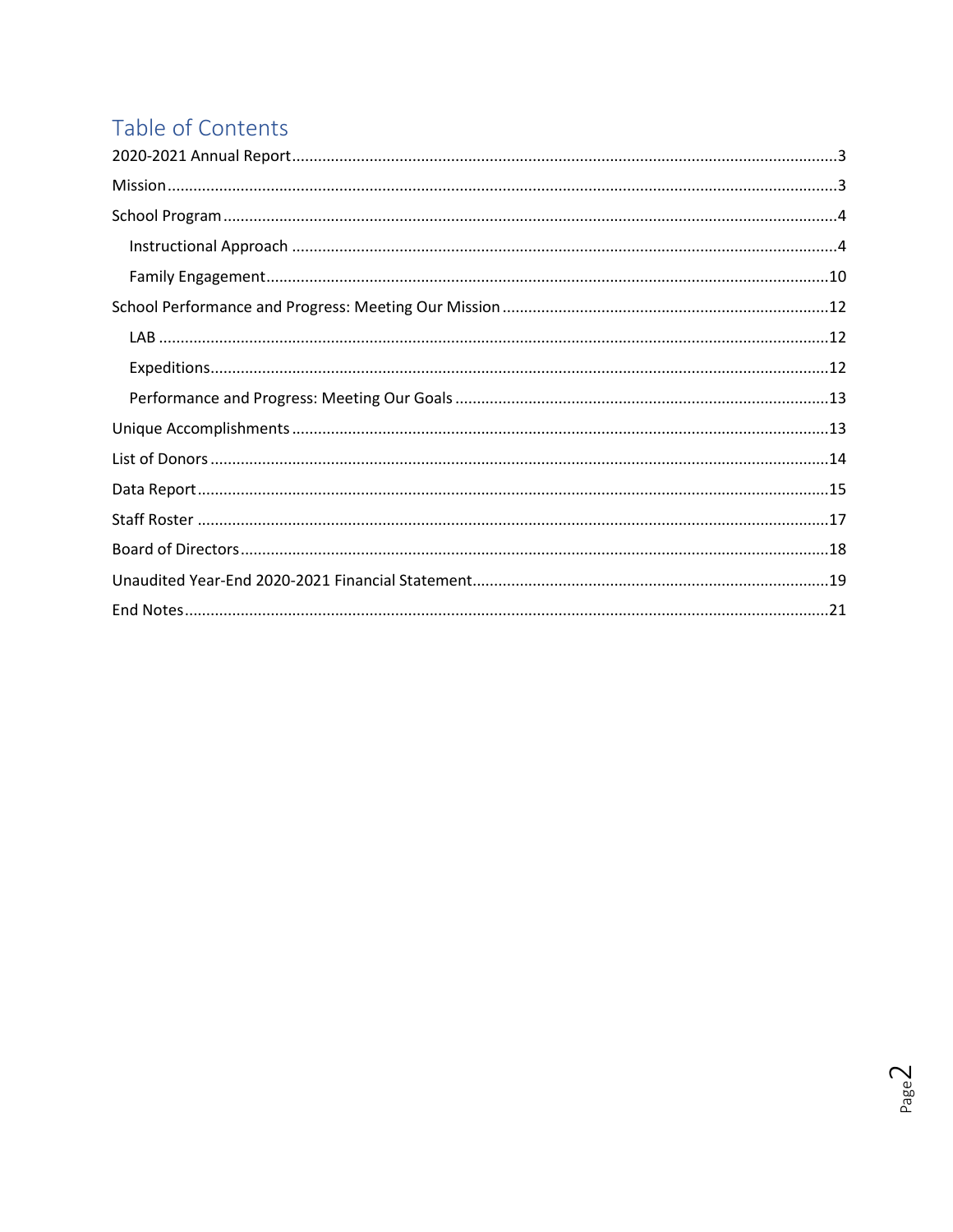### <span id="page-2-0"></span>2020-2021 Annual Report

Every student is different. Each child brings with him or her a different set of interests, ambitions, circumstances, and needs. However, many schools educate students as large groups, with little opportunity to meet the unique needs and interests of students as individuals. When the Capital Village team asked middle school students how they would redesign their school, time and time again, they cite the same key issues: They want more authenticity, more skills that are relevant to their everyday lives, and above all, more agency in their own learning experiences. Our active, social and passionate middle schoolers need a way to access learning experiences that are centered around their diverse needs, interests and passions. Born out of the urgent need to rethink the "one size fits all" model of American education, Capital Village is an EL Education school that will empower **all students** to achieve greatness in college, career, and life.

### <span id="page-2-1"></span>**Mission**

The mission of Capital Village Public Charter Schools is **to prepare all students, regardless of background or circumstance, to reach their full potential in college, career, and life in order to become agents of change in their communities**. We will achieve this goal by creating a small learning community reflective of the diversity of the city, focused on relevant real-world problems, customized to each student's individual needs, and centered around the whole child.

**Capital Village Public Charter School** is an EL Education middle school that will redesign the school experience into one where **all students** are propelled towards greatness. We will do this by combining:

- rigorous instruction that is centered around the unique needs of individual students
- real world learning experiences, grounded in social justice
- an intentionally small village focused on the whole child

The result will be a replicable school model that will be shared with other public schools in order to create lasting change in the lives of students beyond our walls.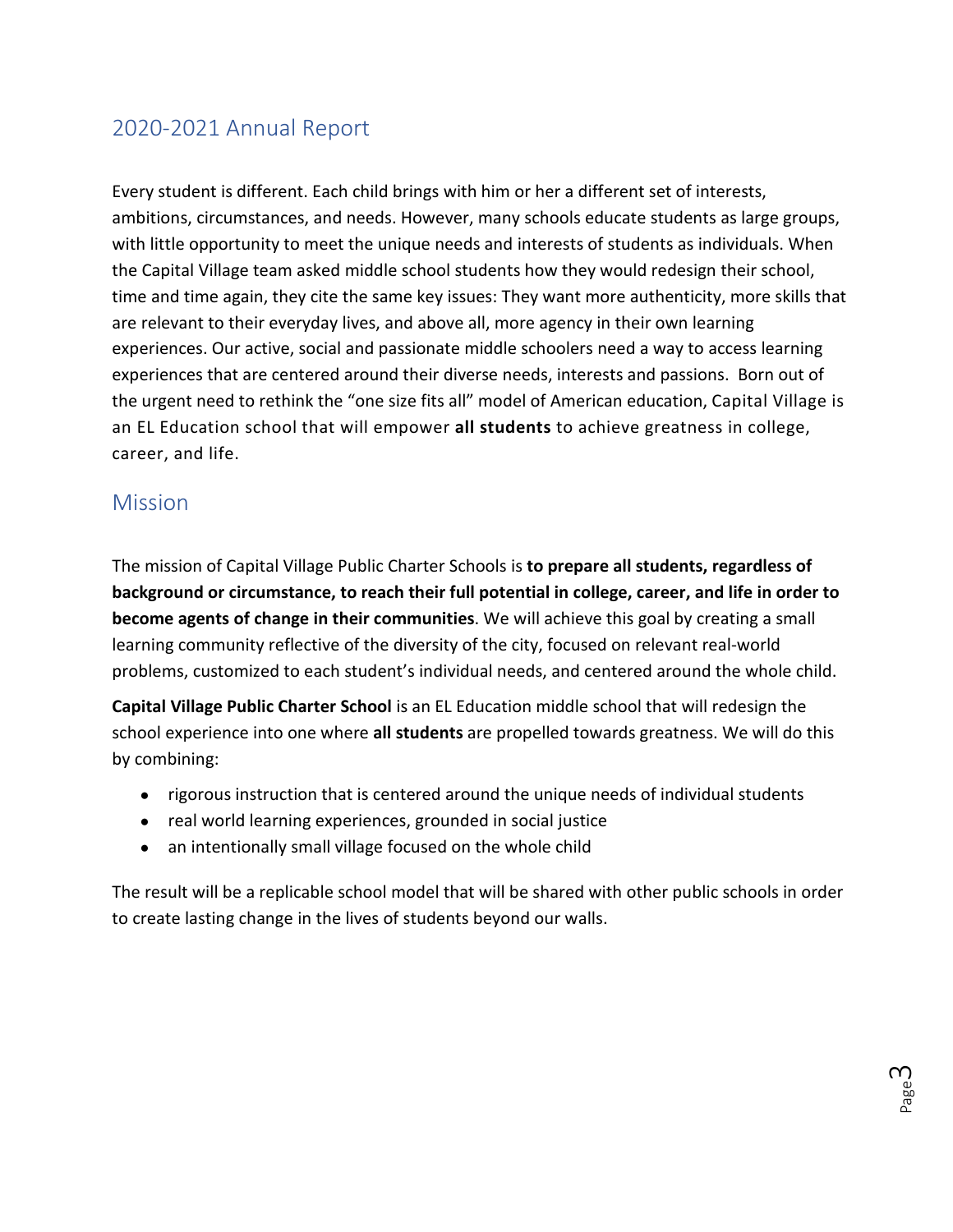### <span id="page-3-0"></span>School Program

#### <span id="page-3-1"></span>Instructional Approach

The educational philosophy of Capital Village PCS centers around three key principles. These core beliefs anchor every aspect of our model:

Principle #1: Learning is best when it is student-centered and student-driven.

Principle #2: Learning should be relevant and based in the real world.

Principle #3: It takes a whole village working together to lift up the whole child.

#### *Principle #1: Learning is best when it is student-centered and student driven.*

Every child brings with him or her a unique set of interests, ambitions, circumstances, needs and intelligences. It is our job to develop a deep understanding of each student and provide an educational environment where he or she can succeed. If given proper support, all students can grow and learn. Some schools are reminiscent of factories where groups of students are pushed through on a conveyor belt path of learning. Treated as one homogeneous group, students are not valued and understood as individuals at these institutions. We believe this is a flaw in design, so we have designed a new, intimate educational setting and a model in which students can be well-known and their strengths and needs can be thoughtfully addressed.

#### The Individual Learning Plan

Everything at Capital Village starts and ends with the student. We are relentlessly studentcentered, and that begins with a deep knowledge and understanding of who the student is. When a student enrolls in Capital Village PCS, they are assigned a mentor. He or she will take the lead in creating and maintaining a learner profile for that student. **This learner profile is a constantly evolving record of the strengths, needs, motivations, goals, and passions of each student as an individual.** Part of that process includes assessing where students are academically via diagnostic assessments and data analysis. But the process cannot stop there. Equally as important are key pieces of information, such as:

- Student interests, ambitions, and passions
- Family and home information and background
- Student learning styles and intelligences
- Student answers to "What works best for you?"
- Parent answers to "How does your child learn best?'
- Student short term, college and career goals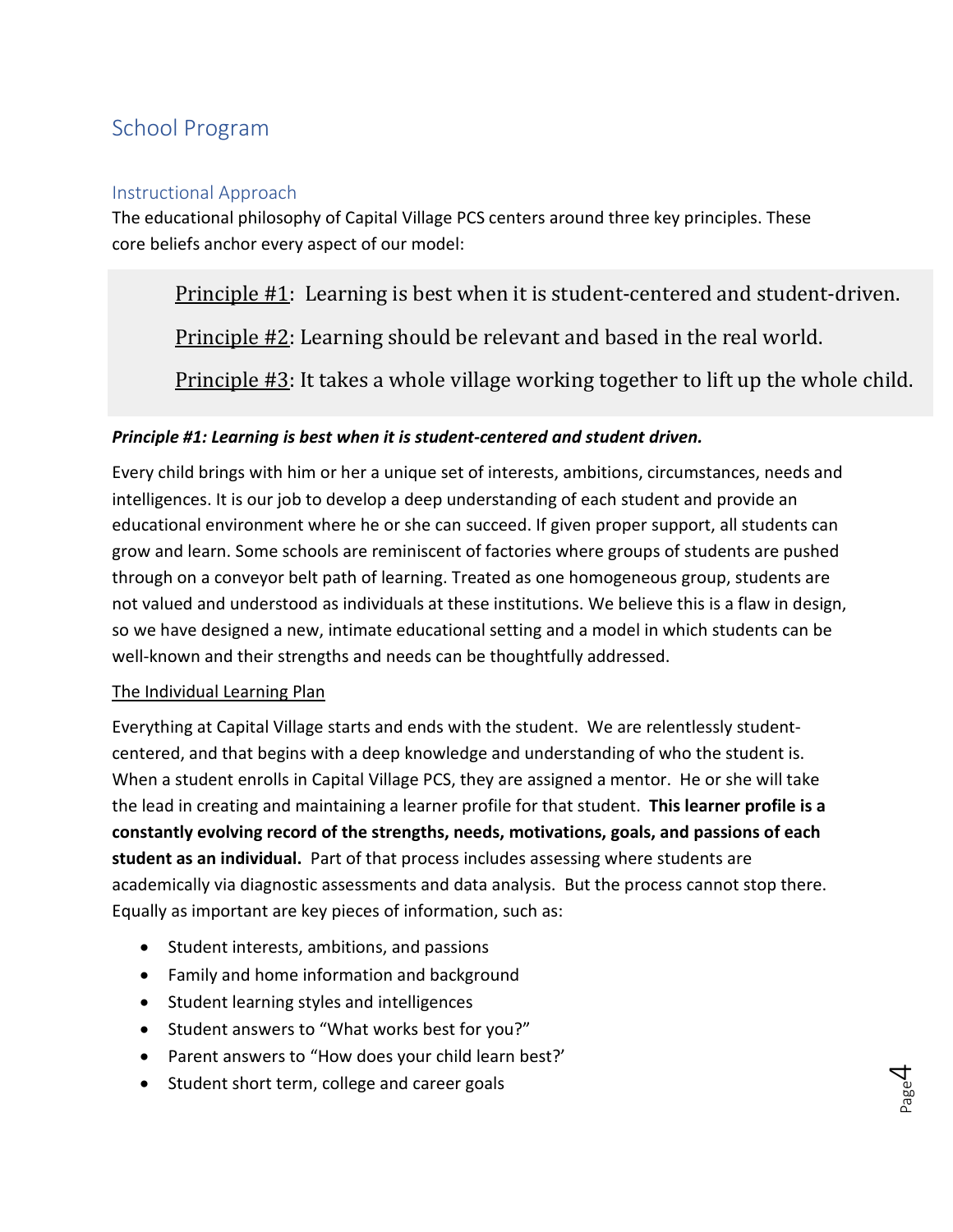- Student answers to "What do you want to learn?"
- Parent answers to "What excites your child?"
- Positive and negative school experiences thus far

This profile informs the student-centered learning path, or **Individual Learning Plan** at Capital Village PCS. This plan makes use of an understanding of students' needs, interests, and passions to design the students' learning experience. All students at Capital Village are held to high expectations and complete meaningful work. However, each student's experience is customized to adapt to his/her progress, goals and needs.

#### Student Ownership

With their mentor, students monitor and reflect on their own academic data and set data-driven goals for their learning. This might look like a student reflecting on his teacher's scoring of a persuasive essay and deciding to use his independent work time to review a video on thesis writing in order to rewrite it. It might also look like a student meeting with her mentor about her formative assessment data from an Imagine Math quiz on linear relationships in algebra and setting a goal to double her score. She might make a plan to complete the lessons again and retake the quiz in a week.

#### Targeted Instruction

**In addition to on-grade-level, rigorous core content,** students will also benefit from targeted instruction. Frequent assessments using adaptative digital tools will give teachers rich data about each students' mastery of core content and skills. **Using this data, teachers can assign practice, intervention, or extension activities that will meet students where they are and push them forward.** This might look like a student practicing increasingly-complex multiplication problems on Imagine Math before working with a small group on a reteach lesson on two-step equations. Or an ELL student using first language supports to help her understand key vocabulary words in an article. Rich data would allow the students and teachers to see exactly what students need to provide "just right instruction" that adapts to student progress, fading away scaffolding until students show mastery independently. Students who have mastered grade-level standards might move on to above grade-level standards or apply standards in new, more complex ways. Students set goals for themselves and reflect on their progress in order to create and adjust their Individual Learning Plan.

#### Flexible Learning Environments

The physical space at Capital Village respects the unique needs of each student. We believe that, given the freedom to choose, students might work independently at a desk, with a partner on a beanbag chair, with a group on the floor, or with a tutor at a board. Different spaces in classrooms provide quiet, collaborative, teacher-directed or independent settings. Small group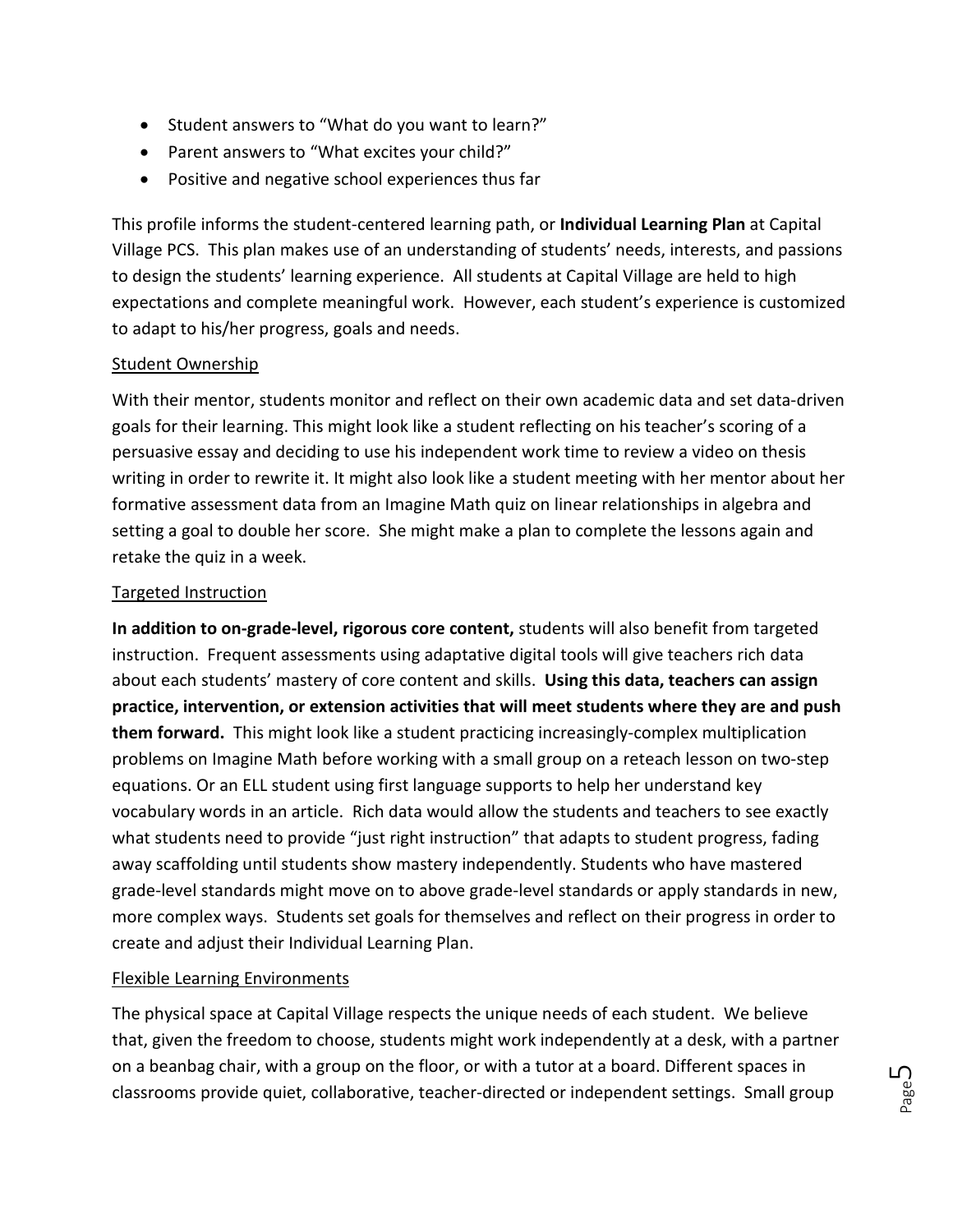spaces provide a flexible learning environment for students to work on a specific skill with a teacher. The use of Canvas and playlists allows students to work on independent assignments and digital tools in class, out of class, or at home. We believe in flexible classrooms where teams of teachers and tutors work together to motivate, monitor, and make progress with students. Students will reflect with their mentor on which learning environment and tools work best for their learning. They use their data and reflection to make effective choices for themselves.

#### Varied Instructional Methods

Teams of teachers come together twice weekly to look at student data, student work, and student progress to determine the best instructional moves. Because teachers work in teams, they can use various instructional methods to meet student needs. Teachers will work with small groups throughout the day – guided by real-time data and inclusive of one-to-one support. This may look like the math teacher and special educator determining that they should parallel teach a lesson on ratio tables, one teacher using a more visual and concrete approach to the lesson wh[i](#page-21-0)le the other uses a verbal and abstract approach.<sup>i</sup> This may also look like a lesson being reassigned to an individual student using Zearn Math. In this way, a student who did not understand material the first time can return to it again in a different way to achieve mastery.

#### Voice & Choice in Expeditions

Expeditions are in-depth, interdisciplinary, real-world, social-justice focused investigations into Humanities, Science, and Math standards. Students work together with their peers and teachers on real work for real audiences. Although the nature of expeditions is very collaborative, student-centered "pathways" within expeditions give students an opportunity to exercise autonomy.

- Students have voice and choice in how they share their learning in "Exhibition," a culminating showcase and celebration of learning after each expedition. This might look like a student creating a photo-journal reflecting on her learning, while another student shares using a YouTube video. Both students may have collaborated on the same expedition product but will share their learning in different ways.
- Based on student data and reflection, teachers provide multiple entry points and supports to ensure that all students can access grade-level content and complete highquality work. This might look like a small group of students working with a teacher in Seminar to practice creating a thesis prior to a whole group lesson on the structure of an argumentative speech. Or it might look like an advanced group of seventh grade students working with a teacher on using counterclaims in their speech, an 8<sup>th</sup> grade standard. In this example, all students are responsible for presenting an argumentative speech to community leaders, but the supports and entry points are customized to the needs of the student.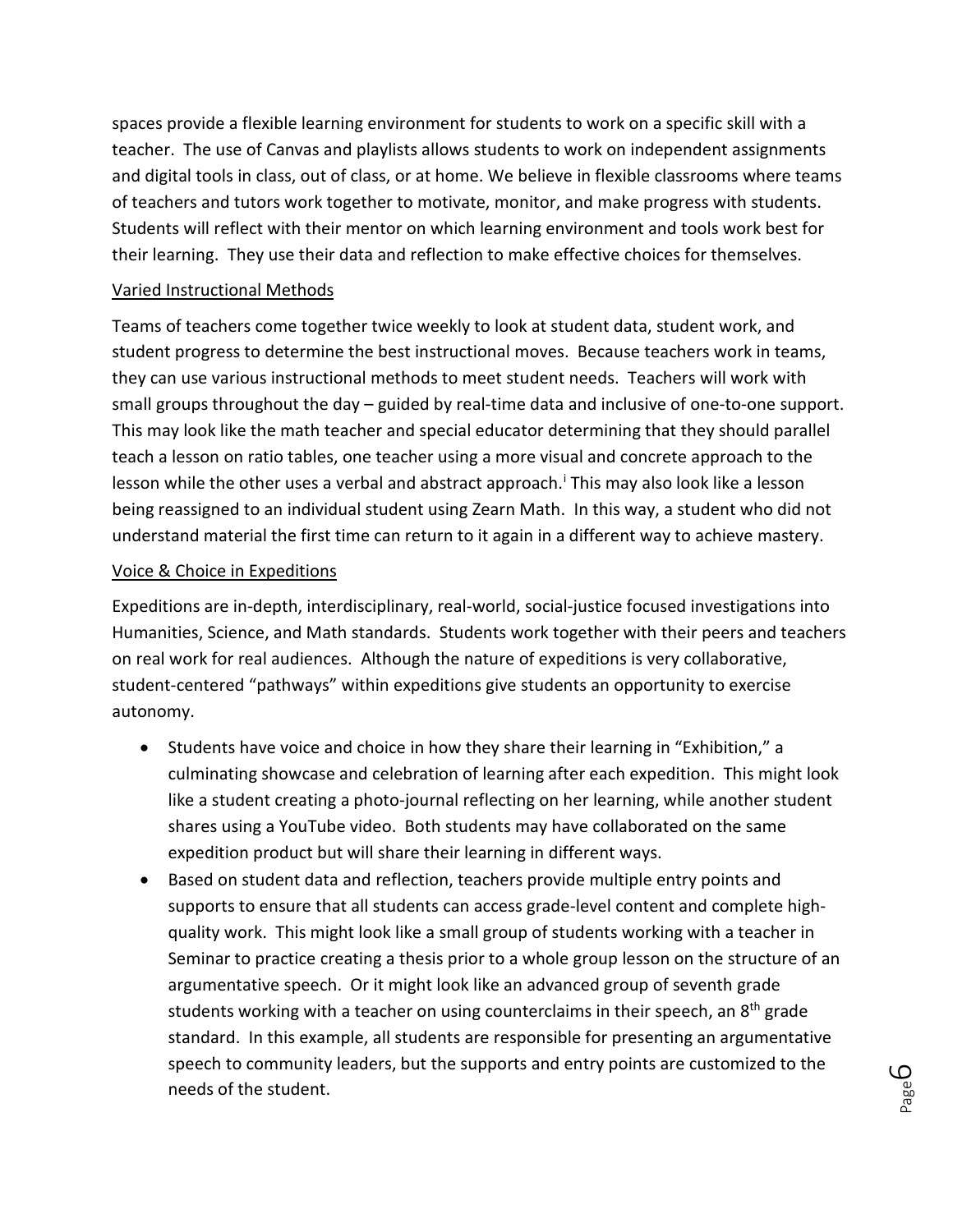#### Student-Engaged Assessment

As leaders of their own learning, students are active participants in all assessment practices. Mentors help students to track their progress on formative and summative assessments, which includes big tests like the NWEA MAP Assessment and scores on Socratic Seminars and essays. Based on their reflection of their progress, students set long and short- term academic and character goals. They use their portfolio to track their progress towards these goals and present their progress during student-led family conferences, portfolio presentations, and Exhibition. This might look like a student reflecting on her performance on the NWEA Science MAP assessment. Through a conversation with her mentor, she hypothesizes that more exposure to reading informational text might help her continued growth. She sets a goal to choose 10 nonfiction books to read second semester. She tracks each book in a reading log and includes the reading log in her portfolio to present to her mentor and family in the May student-led conference. In the conference, she analyzes her new Science MAP data and reflects on the effectiveness of this strategy.

#### A Place for Interests & Passions

Through intentional scheduling, students at Capital Village have space and time to explore their individual interests and passions. Through community partnerships, we are able to offer varied enrichment courses. Our Studio courses present an opportunity for teachers and students to explore their interests in specially-designed interest-based courses that develop the strengths and talents of each student. This might look like a group of students and a teacher interested in journalism creating a school newspaper. Students are practicing writing, editing, and publishing while pursuing their interests. An entrepreneurship studio is another example of a chance for students and teachers to apply skills in a meaningful, interest-based way.

This is what we mean by student-centered learning. It is what students and parents ask for when asked what they need from school.

#### *Principle #2: Learning should be relevant and based in the real world.*

We envision a small village in a big city of opportunity where teachers and students collaborate within authentic learning experiences. EL Education schools are well-known for engaging students in real-world instruction and high-quality student work. The students in these schools outperform their peers in all subgroups and in both reading and math. As an EL Education school, our teachers will guide students through interdisciplinary projects that pique the curiosity, stimulate the imaginations, and fuel the passions of our students. Each day, students will work on collaborative, engaging, and project-based applications of their learning. The daily schedule allows longer periods of work time, so students can dig deep into standards-based concepts and apply them to solve real problems, developing each student as a change agent in their community. Students will use collaborative skills to yield products of their learning that are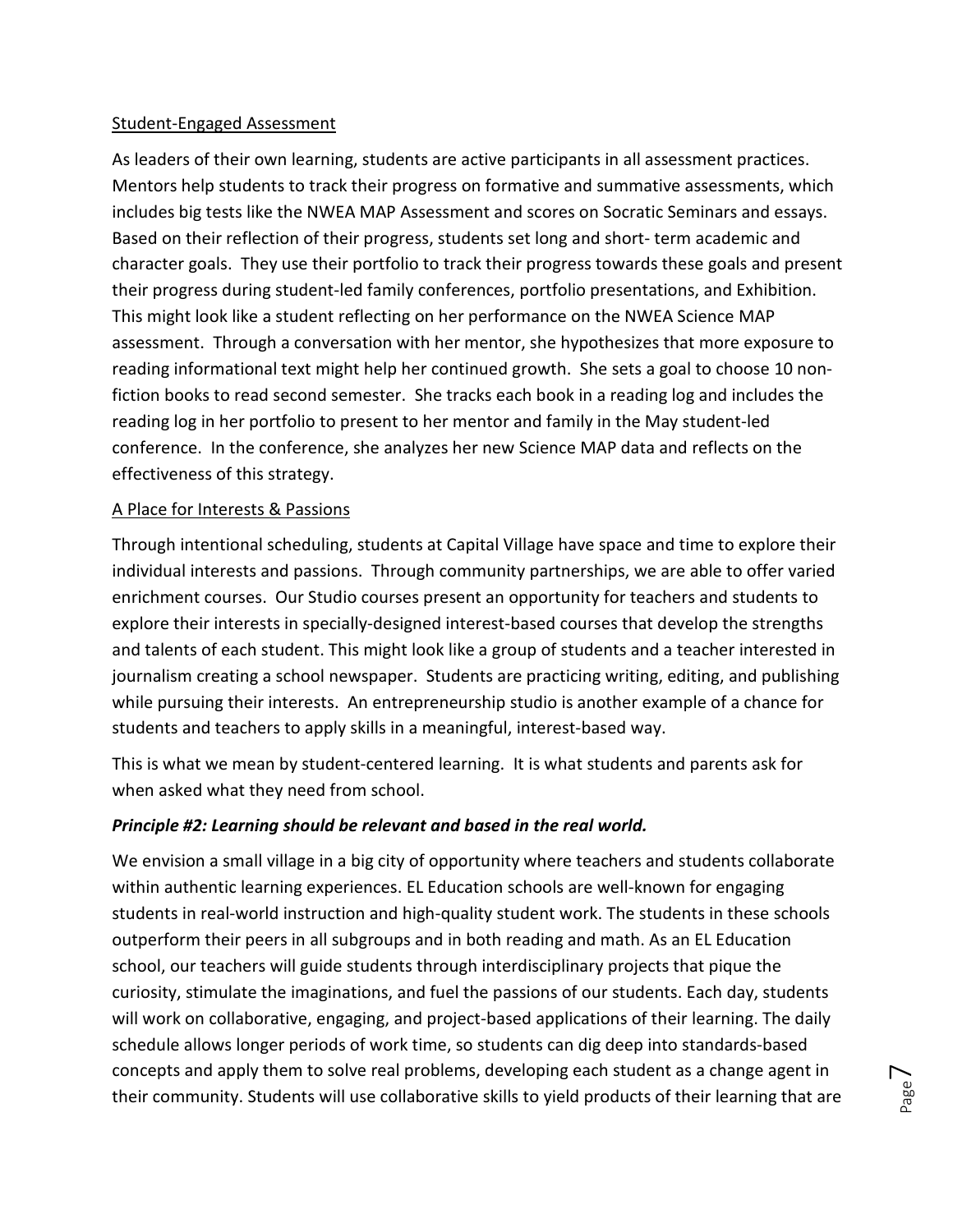presented to real-world audiences in elaborate presentations, competitions, performances, and celebrations.

We envision a culture in which learning is never confined to the four walls of the classroom. Frequent field experiences will allow students to use the Washington, D.C. metropolitan area as an extension of their classrooms. Through local and national partnerships, these expeditions allow students to explore and develop talents in the arts, STEM, and many other areas. Engagement with community partnerships is a key feature of the Capital Village model, as we believe that education is a partnership between the school, families, and the greater community.

**As an EL Education School, Capital Village Public Charter School aims to connect the city of D.C. with our school to provide real-world applications for student work**. For example, students may conduct research for a biology case study at the Smithsonian Museum of Natural History or study rare books at the Folger Shakespeare Library for a presentation. By integrating D.C.'s historical and cultural resources into the curriculum, Capital Village will enrich students' academic lives and foster lasting bonds between students and the community.

#### *Principle #3: It takes a whole village working together to lift up the whole child.*

School is not just a place for academic growth. The Capital Village community will work together to address the whole child, including character, social-emotional wellness, physical fitness, healthy eating, and life skills.

#### The Village

We envision a school where the entire community comes together to teach students to pursue their passions, be self-directed learners, and facilitate their own success in life. The spirit of Crew "impels all members of a school community to work together as a team, to pitch in, to help others."<sup>[ii](#page-21-1)</sup> Parents, teachers, service providers, and community organizations will unite strategically to support each child and family with wrap-around support, ensuring that unmet basic needs never impede learning. Crew embodies the spirit of the whole village working together for each child's success.

We envision an environment where relationship-building is a catalyst to student success. Using the EL Education model of Crew, each student is matched to an adult who will get to know the student and their family well. Students will form close bonds with a small group of peers and a mentor, or Crew leader. Trust and safety, especially during the delicate middle years is critical for learning and growth. In Crew, students learn essential soft skills such as goal-setting, time management, strategy-shifting, communication strategies, etc. Students will have a weekly oneon-one meeting with their Crew leader where they receive mentoring that guides them to set long and short-term academic goals - connecting their daily achievements and habits to the college they want to attend or the career path they plan to follow. College and career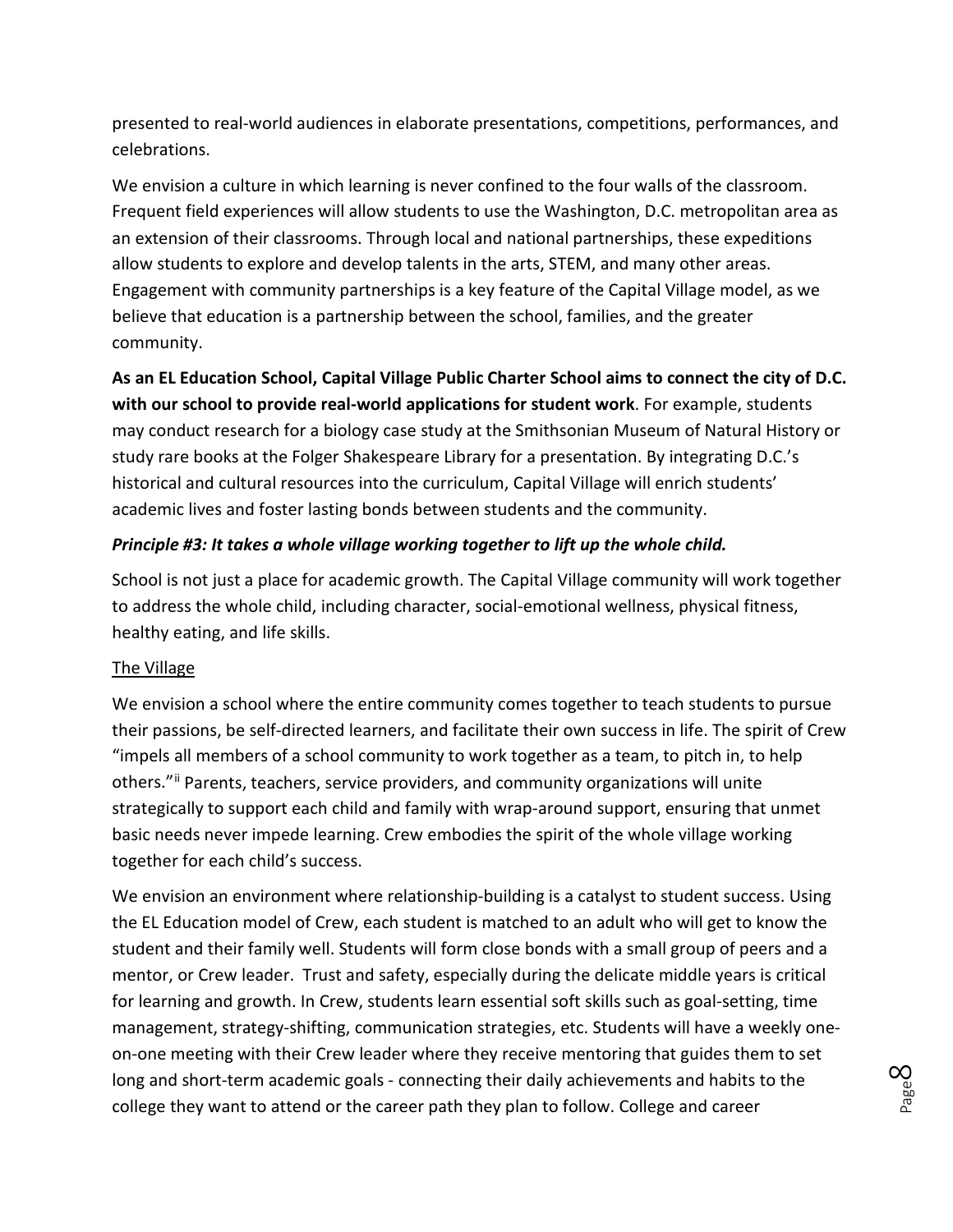awareness, success strategies, and socio-emotional learning are essential components of the core curriculum, because students need to be proficient in these skills as well as in their academic skills. We will discuss later how building social-emotional competencies supports students' academic performance.

#### Character Development

In order to ensure that students are successful in college, career, and life, students must have academic and non-academic skills. Brooke Stafford-Brizzard asserts that engaging students in school and in life is dependent upon both "cognitive and social-emotional skills and mindsets, which are not represented by academic standards" alone.<sup>[iii](#page-21-2)</sup> She further states that the achievement gap in K-12 education exists because the students are unable to process the vast amount of instruction that they receive daily because they lack the skills necessary to engage in learning. **As an EL Education school, character development is an essential part of the instructional program**. As a school, we will teach Village Values that include Self-Awareness, Self-Efficacy, Responsibility, Growth Mindset and Social Awareness.

- **Explicit Instruction:** Time is consistently set aside at the beginning of the day for an advisory period called "Crew." Crew leaders lead groups of about 10 students in activities that foster a sense of belonging, self-efficacy, and reflection. The Village Values are explicitly discussed, reflected upon and positive habits are celebrated.
- **EXECT ADDE THE SHIMS IS 2008 THE SET ADDE THE SHIMS IS 2018 THE SET ADDET** FORCH FORCH THE RETAINED TO COACH students through using Village Values the moment. In planning, teachers will anticipate times in the day where a habit might be needed and remind students to use the habit. Teachers then reinforce the use of Village Values with positive language, while offering students time to reflect. For example, a teacher may ask a group to rate their Growth Mindset after a challenging problem-solving task and lead students in brainstorm strategies to improve their perseverance next time.

Because each child's needs are at the center, this model is dynamic for supporting middle school-aged students, who are at a critical stage in their identity development, moving toward more autonomy. The three principles are actualized through our partnership with EL Education and our commitment to a small, inclusive community.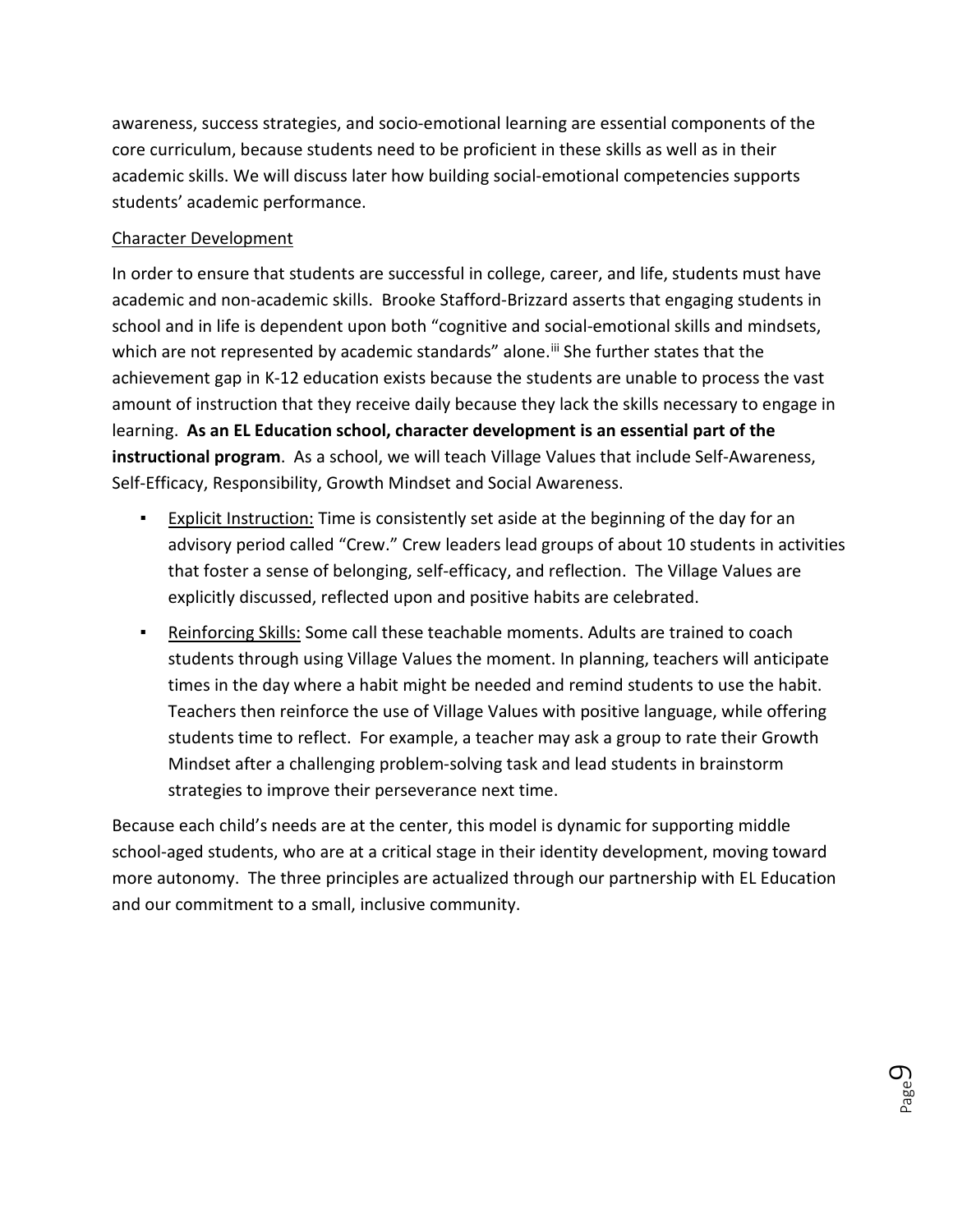#### <span id="page-9-0"></span>Family Engagement

Capital Village believes that parental involvement/engagement is the binding factor to a student's overall progress and success in school. Our goal is for 100% family engagement in the school's and students' learning process. "When parents are aware of what their children are learning, they are more likely to help when they are requested by teachers to become more involved in their children's learning act[iv](#page-21-3)ities at home."<sup>iv</sup> Continued parental engagement with teachers and involvement in the school's learning process, as well as maintaining a meaningful and regular line of communication with their child/student, builds cohesive relationships and understanding of what the child is learning. Likewise, when relationships with teachers and educators within the school are strong, parents will feel that they are a part of the learning process and that their opinions and voices are heard. They will also learn that they have the support of the school's education team and will know where and when to seek this support when their child encounters obstacles in their learning process.

In the EL Education model, staff members welcome families, leverage their strengths and recognize that families intensely care about their children's education and bring expertise and value to the learning community. Because of these beliefs, staff at EL Education schools maintain open lines of communication and empower families with multiple ways to contribute to the academic and social life of the school.

#### *Plans to Promote This Philosophy*

Capital Village PCS promotes this philosophy by empowering our parents and students to have an authentic voice in the school. There is two family members of students on the Board of Directors and these parents have a voice in the governing of the school and its future development. There is a Parent Advisory Committee that can advocate for parent concerns and aid in managing certain projects. Capital Village understands the need for parents to be a part of the school community and to feel that their skills and talents are valuable to the school.

As the link between our parents, teachers, students and administration, our staff keep lines of communication open about issues that are important to families via newsletters and email and other communication measures.<sup>[v](#page-21-4)</sup> Capital Village PCS can use a call-in translation service such as to help with parents who do not speak English and we hire hourly contracted translators to serve as translators at conferences, meetings, and events.

**Parent Orientation and Trainings:** Our goal of 100% family engagement in the Capital Village PCS learning process will be achieved by hosting a series of orientation sessions (open houses, pre- and post-enrollment orientation sessions), informative workshops, and meetings throughout the year. The topics for discussion will be developed from the needs survey that is distributed during orientation sessions, workshops and meetings of the PAC.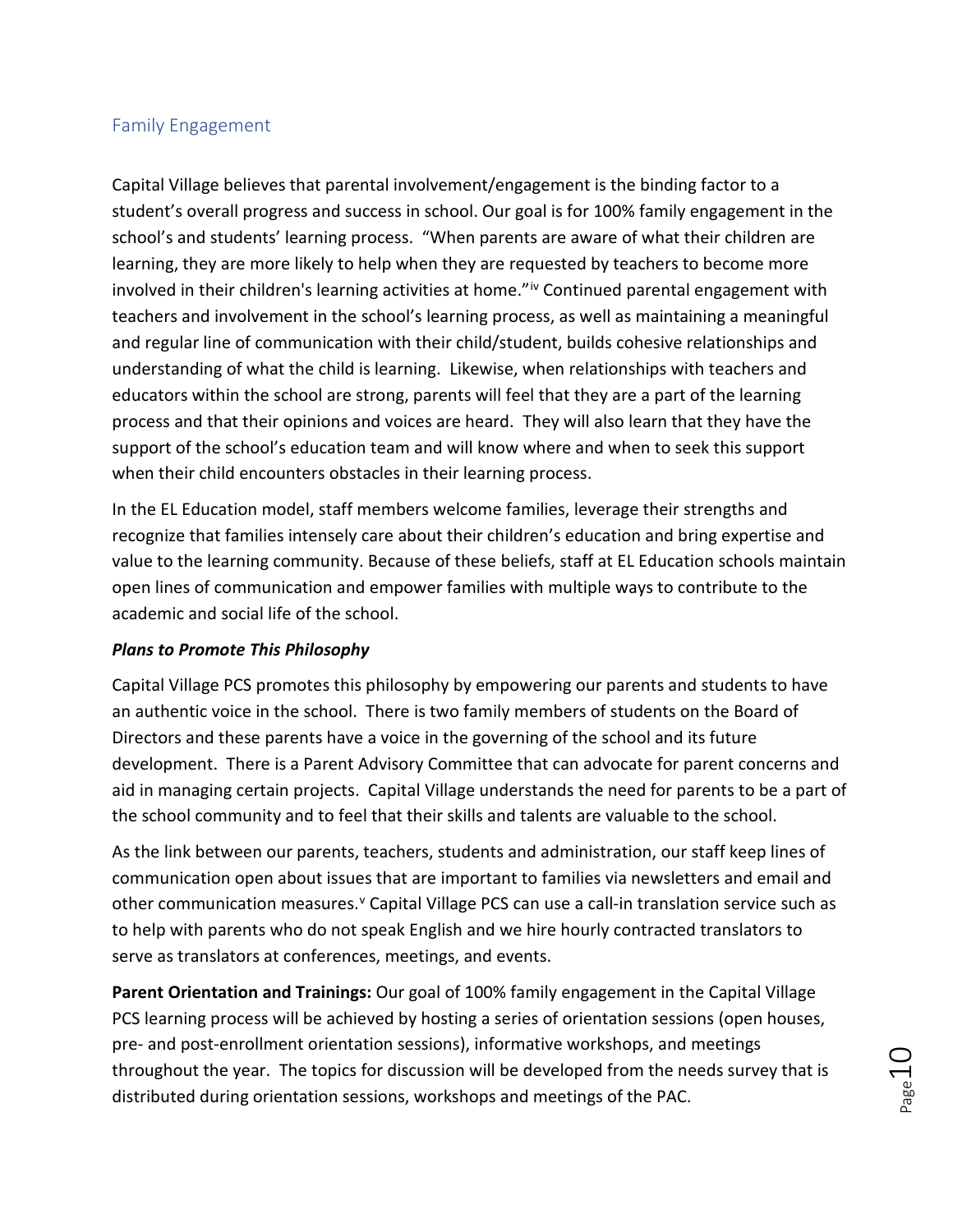**Open House** - Open houses, information and outreach sessions are held to inform the community about our school.

**Pre-Enrollment Orientation** - This orientation will be dedicated to assisting families with the registration process and to finalizing student enrollment. In subsequent years, parent volunteers will assist.

**Post Enrollment Orientation** (strongly encouraged) - Once students are enrolled, this orientation session elaborates on the Mission of Capital Village PCS School and our Core Values.

**Back to School Night -** During this time, families will have an opportunity to meet Capital Village PCS leaders and staff. They also meet with their teachers inside the classroom and meet other parents and students.

**Supporting Student Progress @ Home -** First, parents will work together with the Crew Leader to design their student's Individual Learning Plan. During a subsequent meeting, parents will provide relevant anecdotal information about the students, and learn about how to interact with our learning management system (LMS) to stay in touch with their child's progress.

On this LMS, parents will have their own log-in information. This login provides access to student's long-term and short-term goals, grades, classes, assignments, assignment scores and teacher comments. They will be able to email teachers through this portal and stay in contact with each staff member that their child is in contact with. When a student completes their weekly goals with the Crew Leader, this action plan is shared with the parent, along with notes and updates from weekly one-on-one Office Hours. Other ways parents will be able to obtain information about their child's progress in school include:

- ❏ Student-led conferences (twice a year and as requested by parent or teacher)
- ❏ Celebrations of Learning, where students present products from expeditions
- ❏ Written (signed/returned) communications and telephone calls (if needed)
- ❏ End of grading period report cards
- ❏ Emails, calendars, newsletters regarding school announcements, policies, updates and programs.<sup>vi</sup> All printed material will be translated according to the needs/language of the families and students.

Page11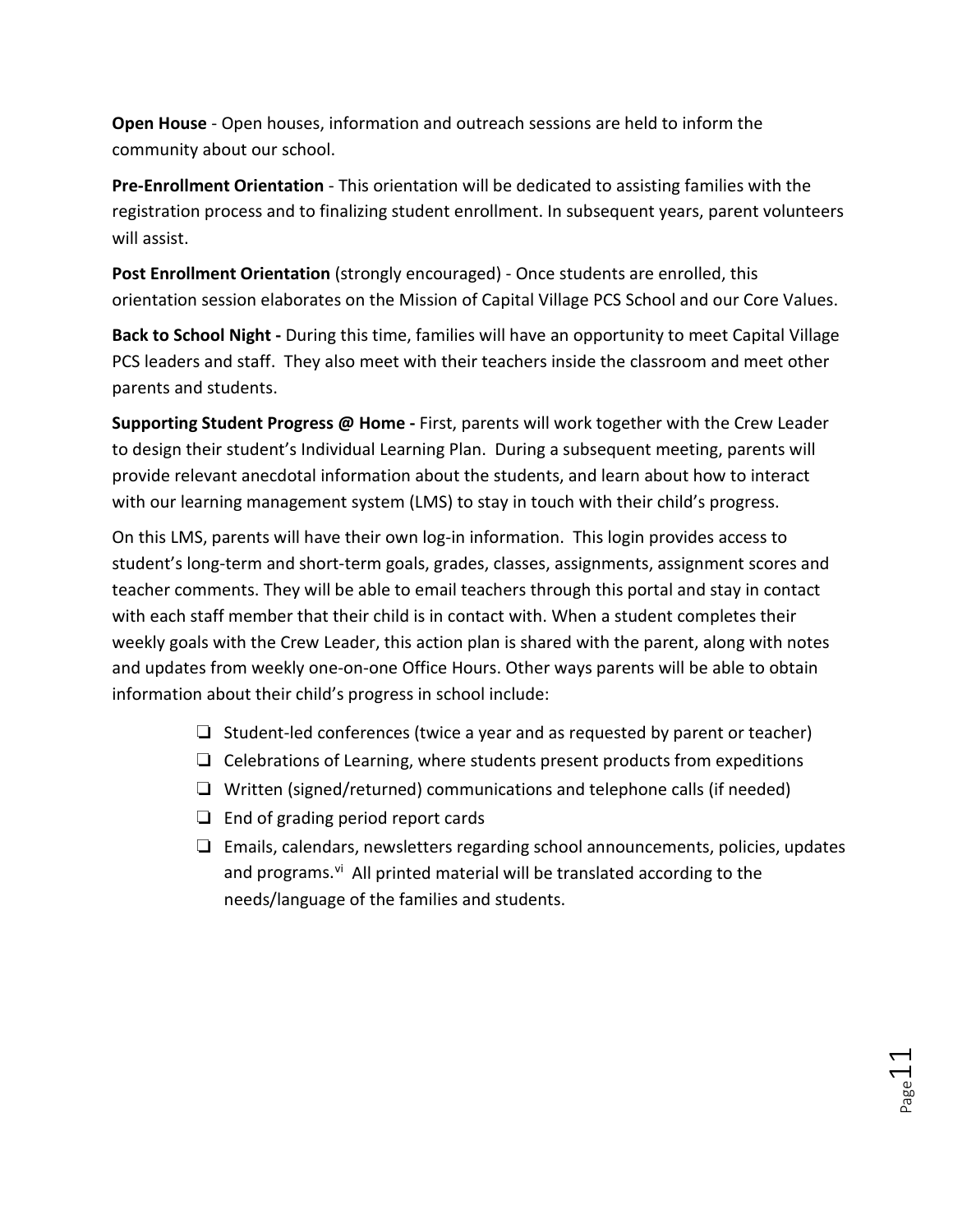## <span id="page-11-0"></span>School Performance and Progress: Meeting Our Mission

#### <span id="page-11-1"></span>LAB

On Wednesdays, students are on campus for a half day and spend the majority of their day in a Lab setting in their Crew classrooms. Every Wednesday is "WIN (Whatever I Need) Wednesdays" and the format of LAB is similar but extended. Students are working independently or in groups on Math, Literacy, Science, or expedition work. Lab Coaches and Inclusion Teachers are available, if students need 1-on-1 support.

Crew Leaders use this time on Wednesdays for individual conferences with students. Dedicated time for "Office Hours" provides structure for teachers to meet with students individually about their progress. These scheduled one-on-one weekly mentoring sessions allow teachers to use real-time data to help students meet their academic goals. Teachers mentor students who are in their Crew. Teachers are able to log onto students' Individual Learning Plans and see their progress towards long-term and short-term goals.

#### <span id="page-11-2"></span>Expeditions

As an EL school, students learn many of their core contents standards within the context of thematic and social-justice focused expeditions. **Expeditions are in-depth**, **interdisciplinary**, **real-world, social-justice focused investigations into Humanities, Science, and Math standards.** They are long-term, in-depth studies connected to real-world topics and community issues that inspire students to produce authentic, relevant, and high-quality work for real audiences.

With two expeditions per year, students take deep dives into standards through the context of a real-world problem and work towards a solution. **The EL Education Literacy Modules, which is the core curriculum in Humanities, provides the foundation and anchor texts for each expedition.** Supplemental text from the EL Education modules in Humanities, themes, texts and assignments in Math and Science class, and independent work in Lab courses all directly connect to the current expedition.

 $_{\rm Page}12$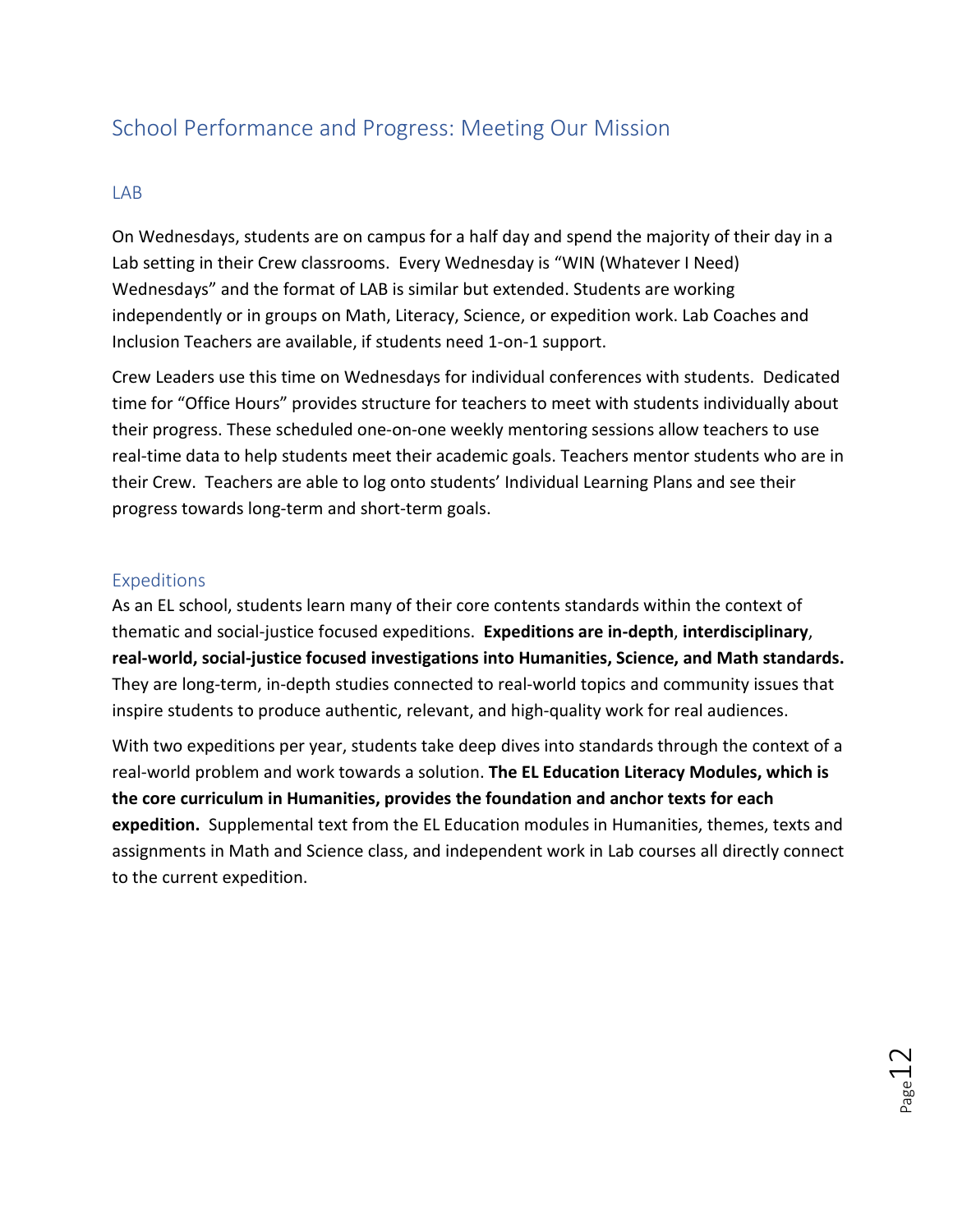#### <span id="page-12-0"></span>Performance and Progress: Meeting Our Goals

Capital Village PCS has accepted the Performance Management Framework (PMF) as its adopted goals and metrics. Capital Village acknowledges that DC PCSB's review and publication of this annual report does not imply concurrence or disagreement with the content herein.

### <span id="page-12-1"></span>Unique Accomplishments

Opening this year in a pandemic was a great accomplishment. It took much more effort to make connections and to build community than we envisioned. Our staff, however, is top-notch. They took lemons and made organic, cold-pressed lemonade. Watching our school leaders solve technology issues, coach teachers on how to increase student engagement in virtual learning and make decisions around reopening was nothing short of watching miracles. Popping into Zoom classrooms to see teachers build relationships, push students, use tech tools to better support students and adjust their teaching craft for a virtual world was an honor. Our Board of Directors made high-stakes decisions with inclusion, clarity and grace.

When we ask our parents how we are doing, one parent said, "I have put my kids in private school, public school, homeschool, all of the above. This is the best school I have ever experienced." The grandmother of one of our fifth-graders said "It's because the staff cares about the kids. They notice when something is wrong, and they reach out to support you." A sixgrade parent joked about how she found the school by accident from a yard sign and that she only wished Capital Village had been around for her older son. Some specific accomplishments we are proud of

- Our sixth-grade student rocked their NWEA MAP growth goals, with 67% of our scholar achieving their growth goals (R.I.T) in reading and 77% in Math!
- Our Debate team, when competing for the first time ever, brought home five trophies!
- Our teacher retention was stellar, retaining all but two teachers from our first year.
- Our Head of School won the 2020 Stellar Educator Award, completed High Tech High's School Creation Fellowship (along with our Director of Operation), as well as the 4.0 Schools New Normal Fellowship.

In retrospect, this year showcased not only how talented our teachers and leaders are, but how we took care of each other. We could not have gotten through without the support of our families and the larger community around Capital Village. Capital Village is a community school. We are a partnership of many like-minded organizations, including EL Education, CityBridge Education, Education Forward, Washington Improv Theater, NeoSoul Arts, Washington Urban Debate League, 4.0 Schools and many more. We could not have done this without our Village.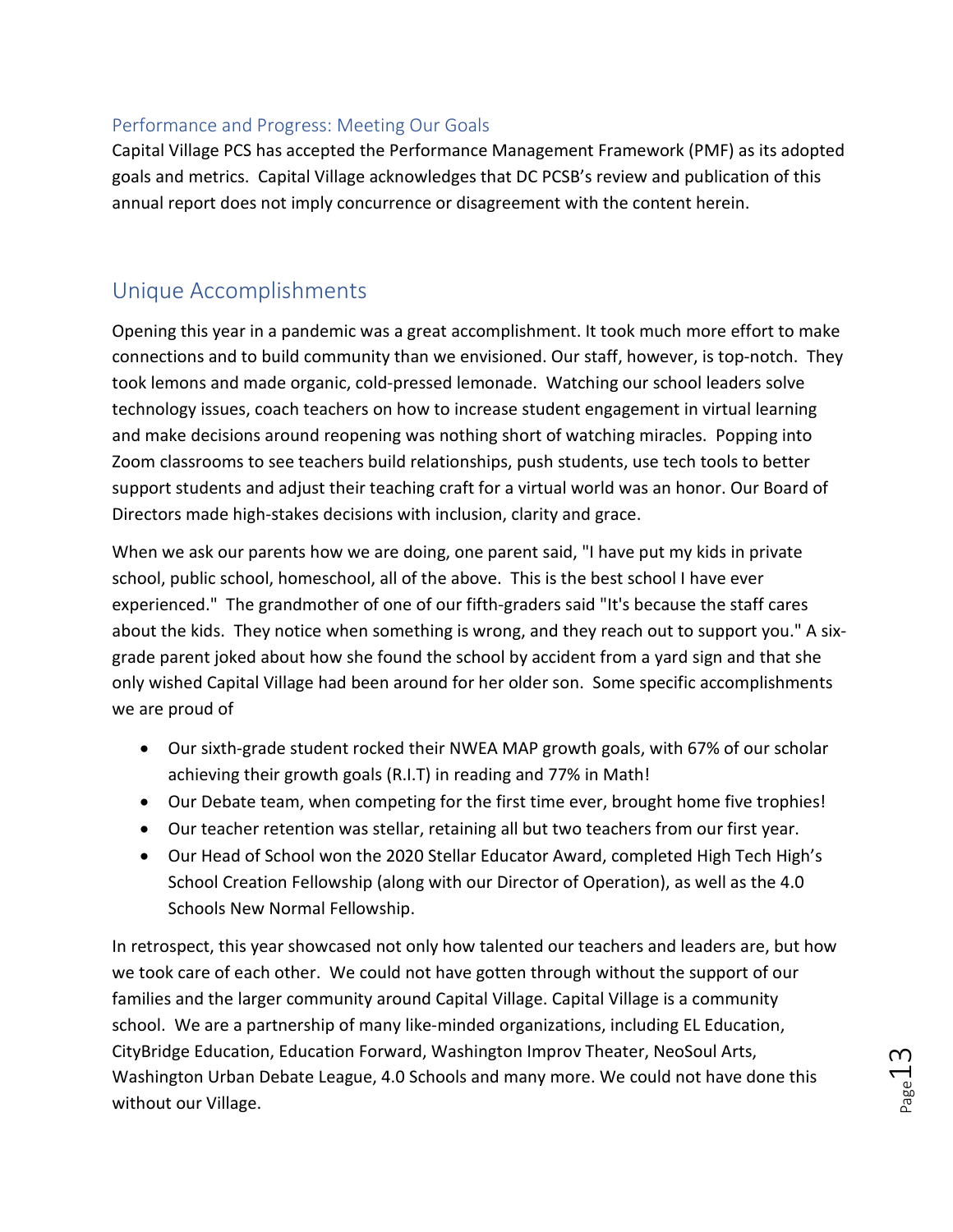# <span id="page-13-0"></span>List of Donors

We appreciate all the following donors for contributing more than \$5,000 to support our school.

| <b>Donor Name</b>                   | <b>Comment</b>                           | <b>Amount</b> |            |
|-------------------------------------|------------------------------------------|---------------|------------|
| 4.0 Schools                         | Grant                                    | \$            | 4,000.00   |
| 705 Edgewood Associates, LLC        | Reimbursement for tenant                 | S.            | 175,000.00 |
|                                     | improvements                             |               |            |
| <b>Caroline Hill</b>                | Individual donation                      | \$            | 1,500.00   |
| <b>Charles Moore</b>                | Individual donation                      | \$            | 500.00     |
| <b>City Bridge Education</b>        | Grants                                   | \$            | 20,200.00  |
| <b>Creative Minds International</b> | Donated items (14 projector carts)       | \$            | 1,400.00   |
| <b>PCS</b>                          |                                          |               |            |
| <b>Education Forward</b>            | Grant                                    | \$            | 85,000.00  |
| <b>High Tech High</b>               | Grant                                    | \$            | 3,378.87   |
| Huawei USA FY21                     | <b>STEM Grant</b>                        | \$            | 2,000.00   |
| <b>Isaac Pretter</b>                | Individual donation                      | \$            | 1,000.00   |
| <b>Katherine Bradley</b>            | Katherine Bradley Family Foundation gift | \$            | 50,000.00  |

Page 14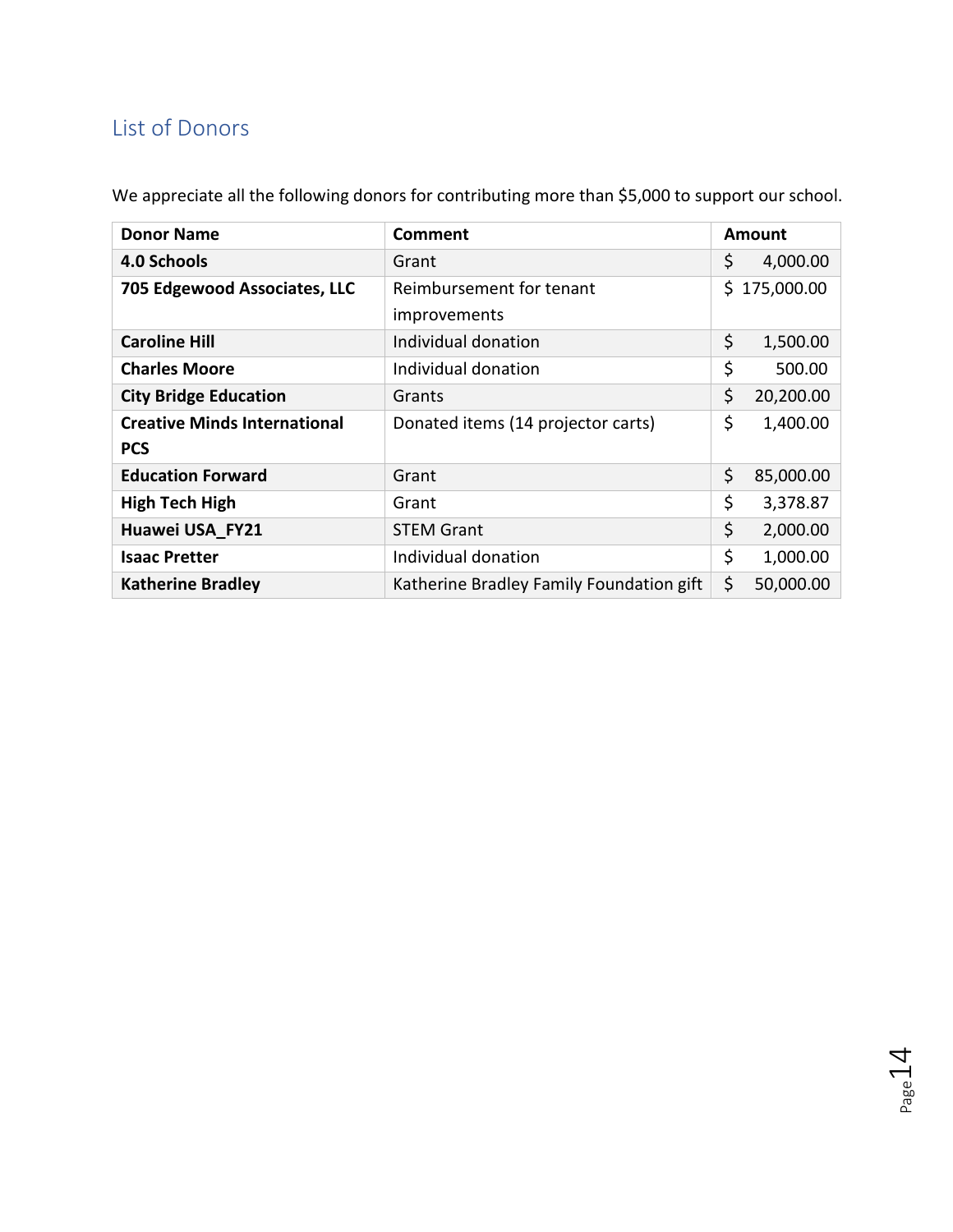# <span id="page-14-0"></span>Data Report

| <b>ILEA Name: Capital Village PCS</b> |                                 |
|---------------------------------------|---------------------------------|
| Campus Name: Capital Village PCS      |                                 |
| $\blacksquare$ Grades served: 5--6    |                                 |
| Overall Audited Enrollment: 51        |                                 |
| Audited Enrollment by Grade Level     | $15^{th} - 19$<br>$6^{th} - 32$ |

#### **Student Data Points**

| Total number of instructional days: 183                     |
|-------------------------------------------------------------|
| <b>Suspension Rate: 0.0%</b>                                |
|                                                             |
| <b>Expulsion Rate: 0.00%</b>                                |
| Instructional Time Lost to Out-of-School Suspensions: 0.00% |
| In-Seat Attendance: 89.4%*                                  |
| <b>Average Daily Attendance: Data Not Available</b>         |
| Midyear Withdrawals: 5.9% (3 students)*                     |
| Midyear Entries: 0.0% (0 students)*                         |
| <b>Promotion Rate (LEA): Not Applicable</b>                 |
| <b>Graduation Rate: Not Applicable</b>                      |
| <b>College Acceptance Rate: Not Applicable</b>              |
| <b>College Admission Test Score: Not Applicable</b>         |

Page15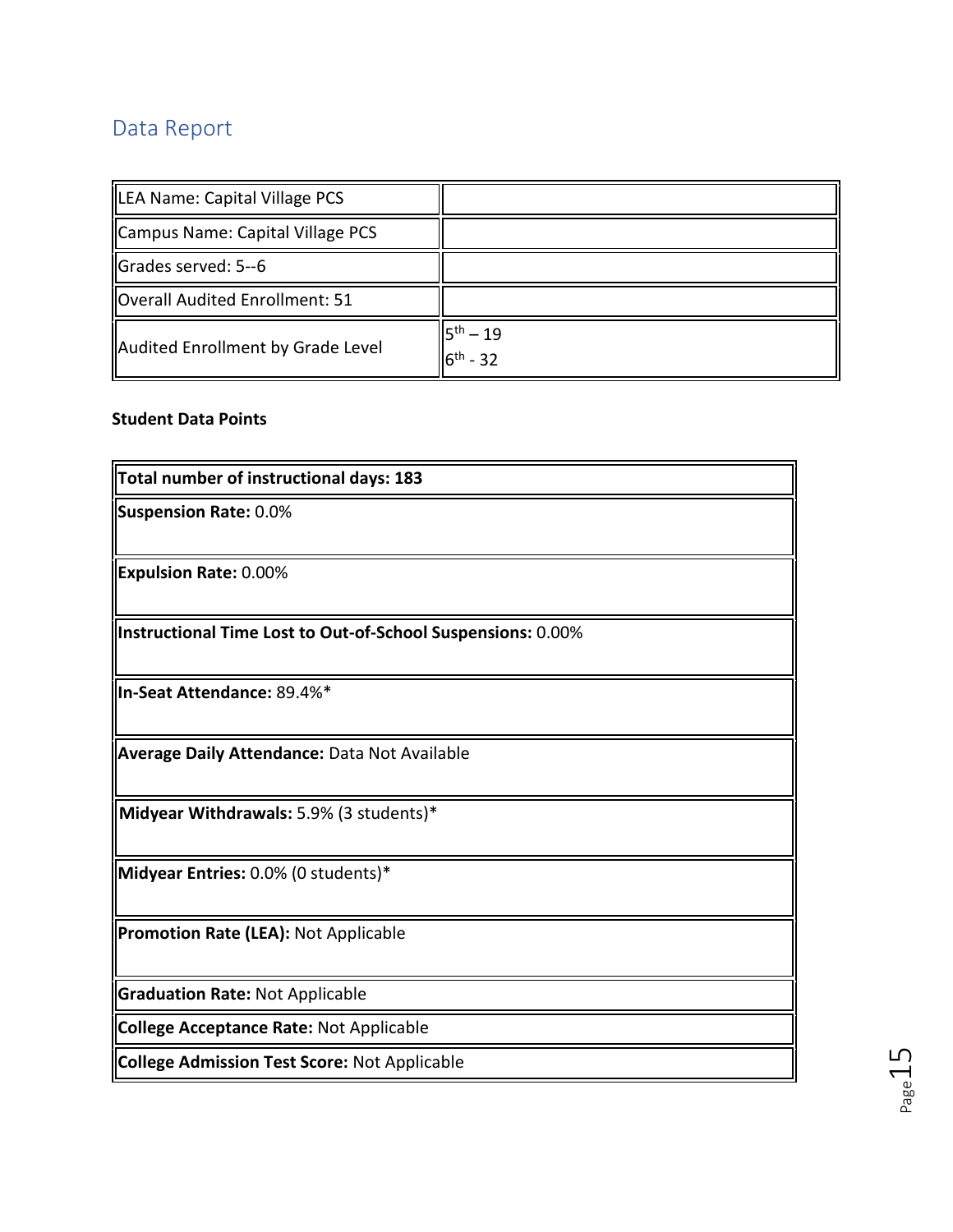#### **Faculty and Staff Data Points**

| Teacher Attrition Rate: 81% (kept 9 out of 11 teachers) |                   |  |
|---------------------------------------------------------|-------------------|--|
| Number of Teachers: 11                                  |                   |  |
| <b>Teacher Salary:</b>                                  |                   |  |
| Range -- Minimum: \$57,000                              | Maximum: \$88,684 |  |
| <b>Executive Compensation:</b>                          |                   |  |
| Executive Director & Head of School Salary - \$130,000  |                   |  |

Page 16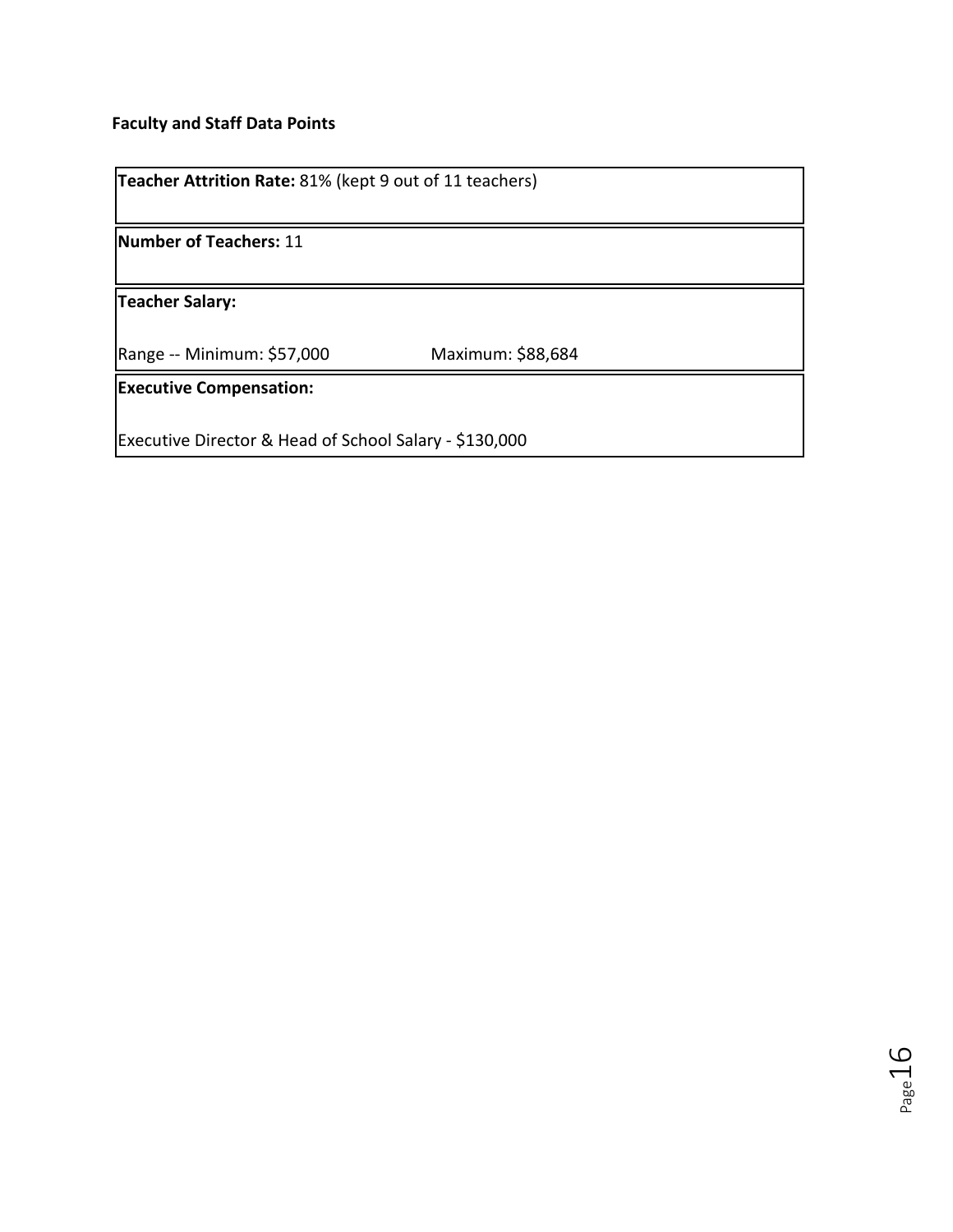# Appendices

### <span id="page-16-0"></span>Staff Roster

52% of our staff have a Master's degree and 5% a Doctorate for highest degree attained. 31% of our staff have a Bachelor's degree as highest degree attained.

|            | <b>First Name Last Name</b> | Role                                         |
|------------|-----------------------------|----------------------------------------------|
| Paulina    | Barney                      | <b>External Relations Associate</b>          |
| Aja        | Bogan                       | <b>Front Office Coordinator</b>              |
| Daryl      | Campbell                    | 5th and 6th Mathematics                      |
| Daralyne   | Davis                       | 5th and 6th Grade Science                    |
| Danielle   | Duncan                      | Operations and Student Recruitment Associate |
| Tameika    | Freeman                     | Director of Curriculum and Instruction       |
| Roy        | Green                       | 5th and 6th Grade Humanities Lab             |
| Monica     | Green                       | <b>Head of School</b>                        |
| Keina      | Hodge                       | Director of Operations                       |
| Jacqueline | Johnson                     | <b>Humanities Special Education</b>          |
| Tyi-Sanna  | Jones                       | <b>Special Educator</b>                      |
| Jared      | Kyaw                        | <b>Urban Teachers Fellow</b>                 |
| Michale    | Lindon                      | Director of Student Support                  |
| Elizabeth  | Miguel                      | Counselor                                    |
| Raymond    | <b>Mullings</b>             | <b>Humanities Teacher</b>                    |
| Claire     | Monyak                      | <b>Urban Teachers Fellow</b>                 |
| Emily      |                             | Sturtevant Urban Teachers Fellow             |
| Devin      | Waters                      | <b>Classroom Assistant</b>                   |
| Illeana    | Zeissner                    | <b>Urban Teachers Fellow</b>                 |

Page 1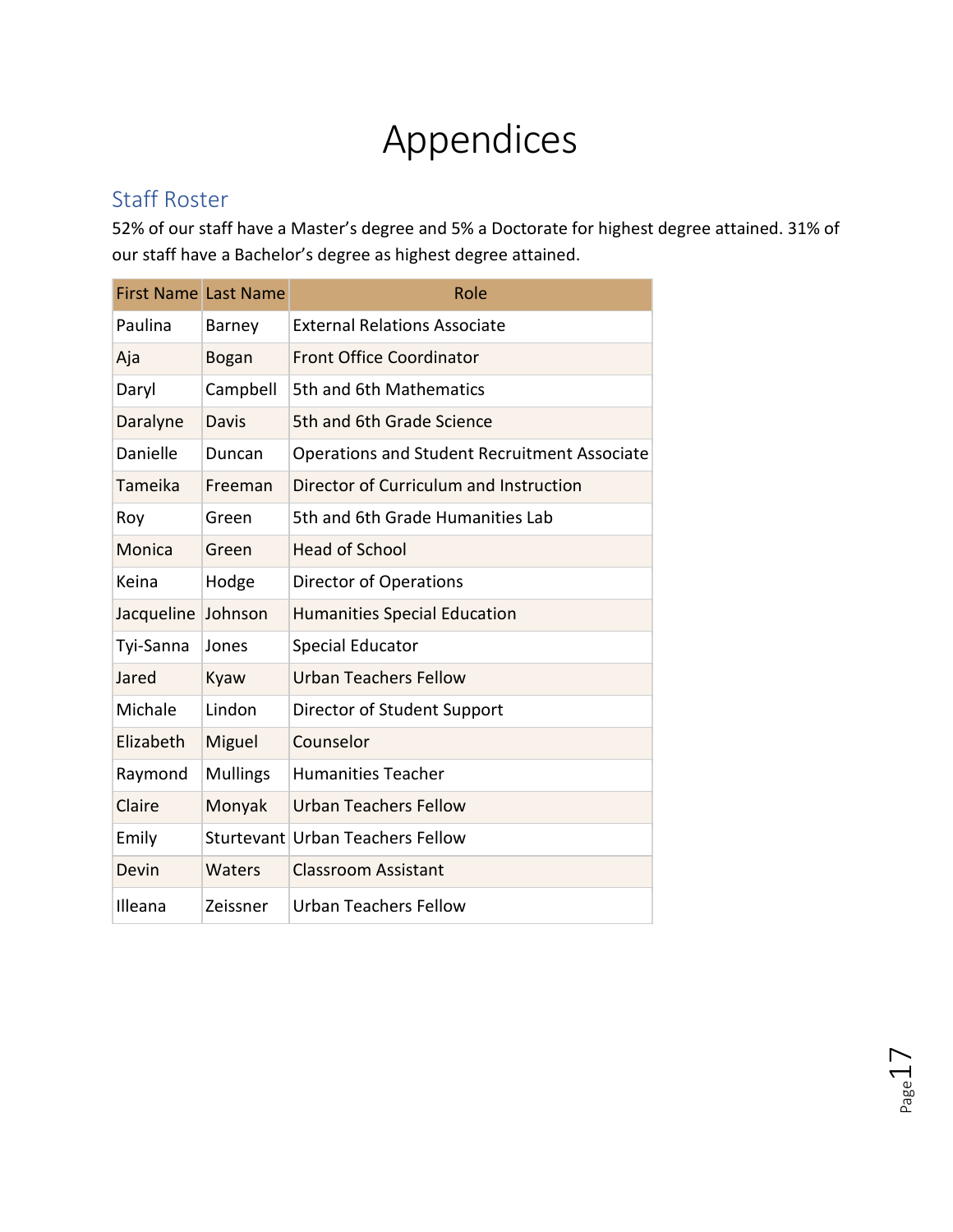# <span id="page-17-0"></span>Board of Directors

| <b>Position</b>                   | 2020 - 2021 Board Member | <b>Committee</b>          |
|-----------------------------------|--------------------------|---------------------------|
| Chair                             | Christopher Purdy        | Finance                   |
| Clerk                             | Martrice Gandy           | <b>School Performance</b> |
| Treasurer                         | Latoya Tolbert           | Finance                   |
| Director                          | Katrina Floyd**          | Governance                |
| Director                          | Rhonda Humphries**       | School Performance        |
| Director                          | Matthew Hare             | Finance                   |
| Vice Chair                        | Rian Reed**              | Governance                |
| Director                          | Sarah Hawley             | <b>School Performance</b> |
| Director                          | Michael Braeuninger**    | Development               |
| Director                          | Courtney Kasuboski**     | Governance                |
| Executive Director Monica Green** |                          |                           |
| Parent                            | Jennifer Massey**        | <b>School Performance</b> |
| Parent                            | Tracy Clark**            | Governance                |
| Director                          | Giselle Pole             | Development               |
| **DC Resident                     |                          |                           |

Page  $18$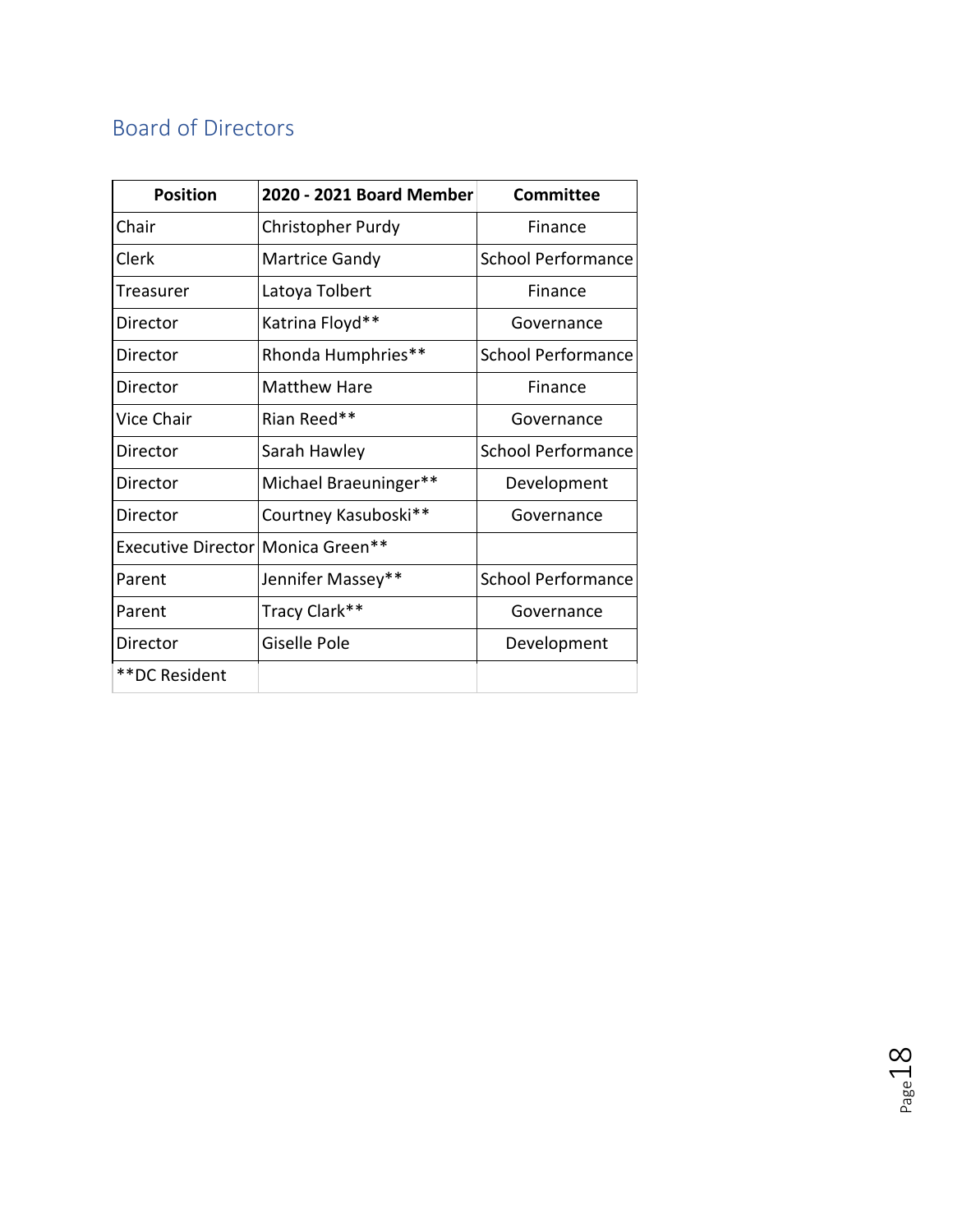|                               |                                     | <b>Year-To-Date</b> |
|-------------------------------|-------------------------------------|---------------------|
| <b>Income Statement</b>       |                                     | <b>Actual</b>       |
| Revenue                       |                                     |                     |
|                               | <b>State and Local Revenue</b>      | 1,447,761           |
|                               | <b>Federal Revenue</b>              | 853,386             |
|                               | <b>Private Grants and Donations</b> | 346,067             |
|                               | <b>Earned Fees</b>                  | 10                  |
|                               | <b>Donated Revenue</b>              | 1,400               |
|                               | <b>Total Revenue</b>                | 2,648,624           |
| <b>Expenses</b>               |                                     |                     |
|                               | <b>Salaries</b>                     | 1,018,652           |
|                               | <b>Benefits and Taxes</b>           | 188,132             |
|                               | <b>Contracted Staff</b>             | 41,279              |
|                               | <b>Staff-Related Costs</b>          | 21,090              |
|                               | Rent                                | 661,470             |
|                               | <b>Occupancy Service</b>            | 104,021             |
|                               | <b>Direct Student Expense</b>       | 204,913             |
|                               | Office & Business Expense           | 243,273             |
|                               | Donated Expense                     | 1,400               |
|                               | Contingency                         | 0                   |
|                               | <b>Total Expenses</b>               | 2,484,229           |
| Operating Income              |                                     | 164,395             |
| <b>Extraordinary Expenses</b> |                                     |                     |
|                               | Interest                            | 6,625               |
|                               | Depreciation and Amortization       | 27,107              |
|                               | <b>Total Extraordinary Expenses</b> | 33,732              |
| Net Income                    |                                     | 130,663             |

# <span id="page-18-0"></span>Unaudited Year-End 2020-2021 Financial Statement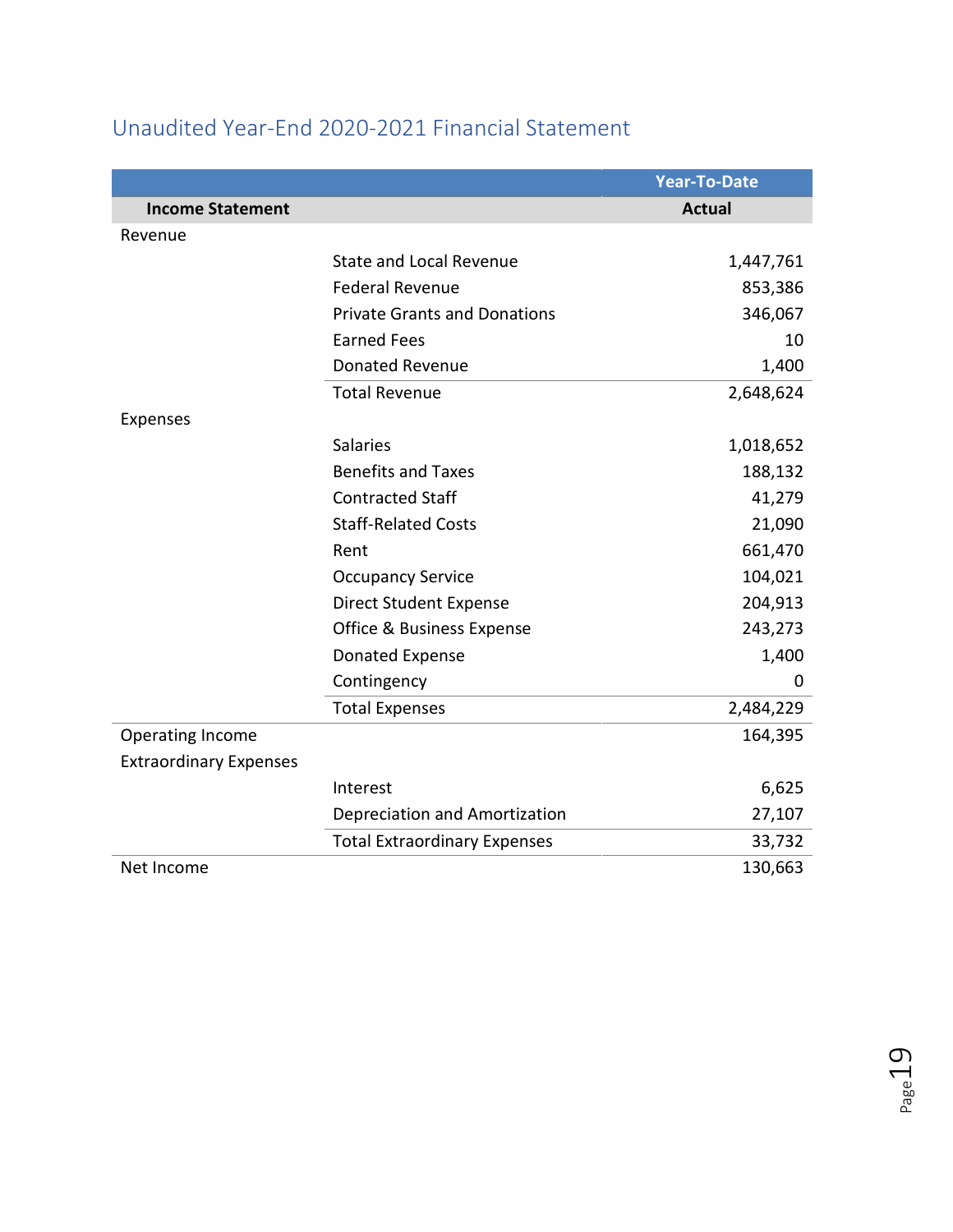| <b>Balance Sheet</b>          |                                      | 6/30/2021      |
|-------------------------------|--------------------------------------|----------------|
| <b>Assets</b>                 |                                      | <b>Current</b> |
| Assets                        |                                      |                |
| <b>Current Assets</b>         |                                      |                |
|                               | Cash                                 | 310,446        |
|                               | <b>Accounts Receivable</b>           | 143,711        |
|                               | <b>Other Current Assets</b>          | 61,487         |
|                               | <b>Intercompany Transfers</b>        | 0              |
|                               | <b>Total Current Assets</b>          | 515,645        |
| <b>Noncurrent Assets</b>      |                                      |                |
|                               | Facilities, Net                      | 195,062        |
|                               | <b>Operating Fixed Assets, Net</b>   | 78,001         |
|                               | <b>Total Noncurrent Assets</b>       | 273,063        |
| <b>Total Assets</b>           |                                      | 788,708        |
|                               |                                      |                |
| <b>Liabilities and Equity</b> |                                      | <b>Current</b> |
| Liabilities and Equity        |                                      |                |
| <b>Current Liabilities</b>    |                                      |                |
|                               | <b>Accounts Payable</b>              | 63,929         |
|                               | <b>Other Current Liabilities</b>     | 315,374        |
|                               | <b>Accrued Salaries and Benefits</b> | 98,942         |
|                               | <b>Total Current Liabilities</b>     | 478,245        |
| Equity                        |                                      |                |
|                               | <b>Unrestricted Net Assets</b>       | 179,800        |
|                               | Net Income                           | 130,663        |
|                               | <b>Total Equity</b>                  | 310,464        |
| Long-Term Liabilities         |                                      |                |
|                               | Subdebt                              | 0              |
|                               | <b>Total Long-Term Liabilities</b>   | $\pmb{0}$      |
| <b>Total Liabilities and</b>  |                                      |                |
| Equity                        |                                      | 788,708        |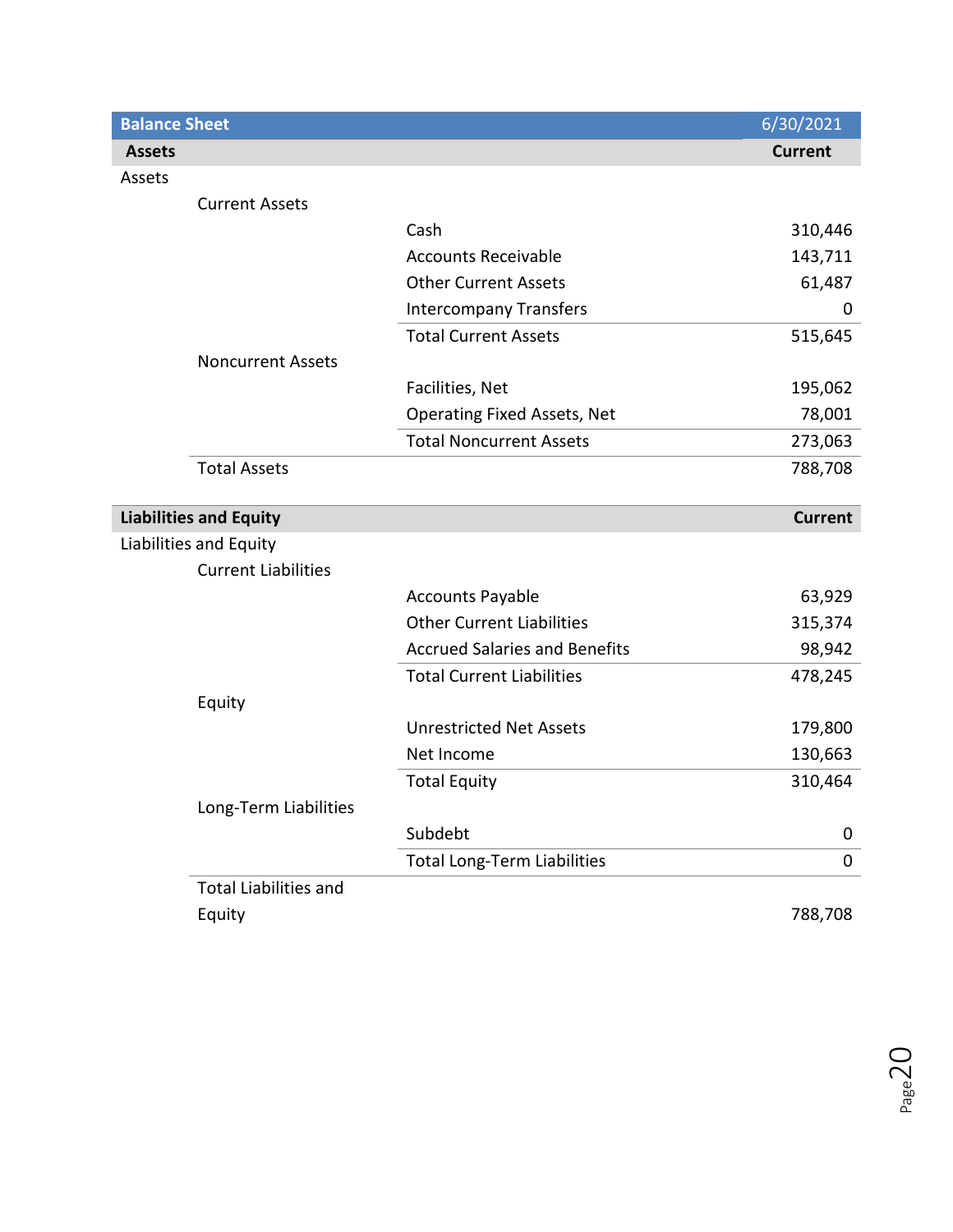<span id="page-20-0"></span>

| FY 2022 Budget                |                                       | <b>SY21-22</b> |
|-------------------------------|---------------------------------------|----------------|
| Revenue                       |                                       |                |
|                               | <b>State and Local Revenue</b>        | 2,526,930      |
|                               | <b>Federal Revenue</b>                | 780,814        |
|                               | <b>Private Grants and Donations</b>   | 95,000         |
|                               | Revenue Total                         | 3,402,744      |
| Expenses                      |                                       |                |
|                               | <b>Salaries</b>                       | 1,471,482      |
|                               | <b>Benefits and Taxes</b>             | 286,601        |
|                               | <b>Contracted Staff</b>               |                |
|                               | <b>Staff-Related Costs</b>            | 18,760         |
|                               | Rent                                  | 694,346        |
|                               | <b>Occupancy Service</b>              | 148,083        |
|                               | <b>Direct Student Expense</b>         | 361,240        |
|                               | Office & Business Expense             | 271,130        |
|                               | Contingency                           | 25,000         |
|                               | <b>Expenses Total</b>                 | 3,276,643      |
| <b>NET ORDINARY INCOME</b>    |                                       | 126,101        |
| <b>Extraordinary Expenses</b> |                                       |                |
|                               | Depreciation and Amortization         | 54,059         |
|                               | Interest                              | 4,000          |
|                               | <b>Extraordinary Expenses Total</b>   | 58,059         |
| <b>TOTAL EXPENSES</b>         |                                       | 3,334,702      |
| <b>NET INCOME</b>             |                                       | 68,042         |
| Cash Flow Adjustments         |                                       |                |
|                               | <b>Add Depreciation</b>               | 54,059         |
|                               | <b>Operating Fixed Assets</b>         | (80,000)       |
|                               | <b>Other Operating Activities</b>     | 211,710        |
|                               | Per-Pupil Adjustments                 |                |
|                               | <b>Facilities Project Adjustments</b> | (20,000)       |
|                               | Cash Flow Adjustments Total           | 165,769        |
| <b>CHANGE IN CASH</b>         |                                       | 233,810        |
| <b>Starting Cash Balance</b>  |                                       | 296,851        |
| Change In Cash                |                                       | 233,810        |
| <b>ENDING CASH BALANCE</b>    |                                       | 530,662        |